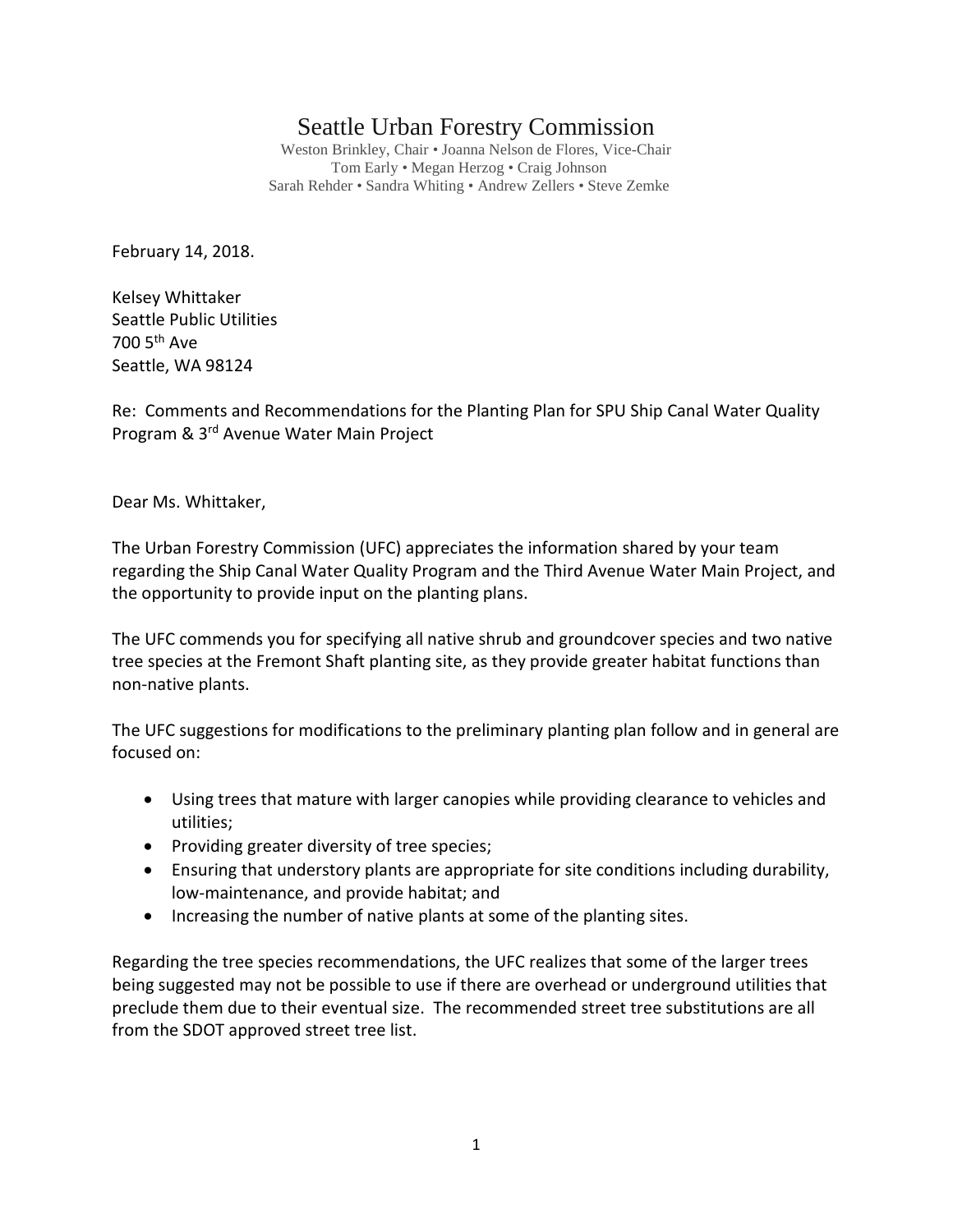## 11<sup>th</sup> Avenue Shaft:

- 1. Because SDOT has reported an overuse of maples throughout the City, the UFC recommends substituting the Acer rubrum Frank's Red with a non-maple species such as Quercus coccinea.
- 2. The UFC suggests substituting at least two other species that would provide more canopy cover for the Carpinus japonica, such as Fraxinus Pennsylvanica Cimzam, or similar.

### Fremont Shaft:

- 1. Again, the UFC recommends that the Acer rubrum Bowhall and the Acer rubrum Frank's Red be substituted with non-maple species such as: one of the elms resistant to Dutch Elm disease, like Ulmus parvifolia 'Emer II'; Liriodendron tulipifera; Gingko biloba Autumn Gold; or Fagus sylvatica Rohanii.
- 2. The ground covers/grasses and shrubs are a mix of upland and wetland species and sun and shade loving species, which may not be suitable for site conditions. For example, Glyceria grandis is an obligate wetland plant that needs wet conditions year-round. The UFC recommends substituting a different grass species that is tolerant of drier conditions such as: Calamagrostis Canadensis or one of the native Fescues. Deschampsia cespitosa is also a wetland grass but can tolerate drier conditions if the area is to be irrigated in the summer.

#### 3rd Avenue Shaft:

The UFC recommends substituting native conifers in the wide planting area along the ship canal trail, instead of the **Quercus ilex.** Suggested species are Thuja plicata or Pseudotsuga menziesii.

## East Shaft:

The UFC suggests replacing some or all **Acer buergerianum** with a non-maple species, such as Cornus Eddie's White Wonder; Tilia cordata De Groot, or similar sized tree from the SDOT approved street tree list.

#### Off-site tree replacement:

As was clarified during the briefing, the City's 2 for 1 Tree Replacement Policy applies regardless of the reason why the trees are being removed. The UFC recommends the project team recalculate the number of replacement trees to be planted off-site and consider including the largest appropriate native conifers, such as Thuja plicata where room allows and not just Pinus contorta contorta.